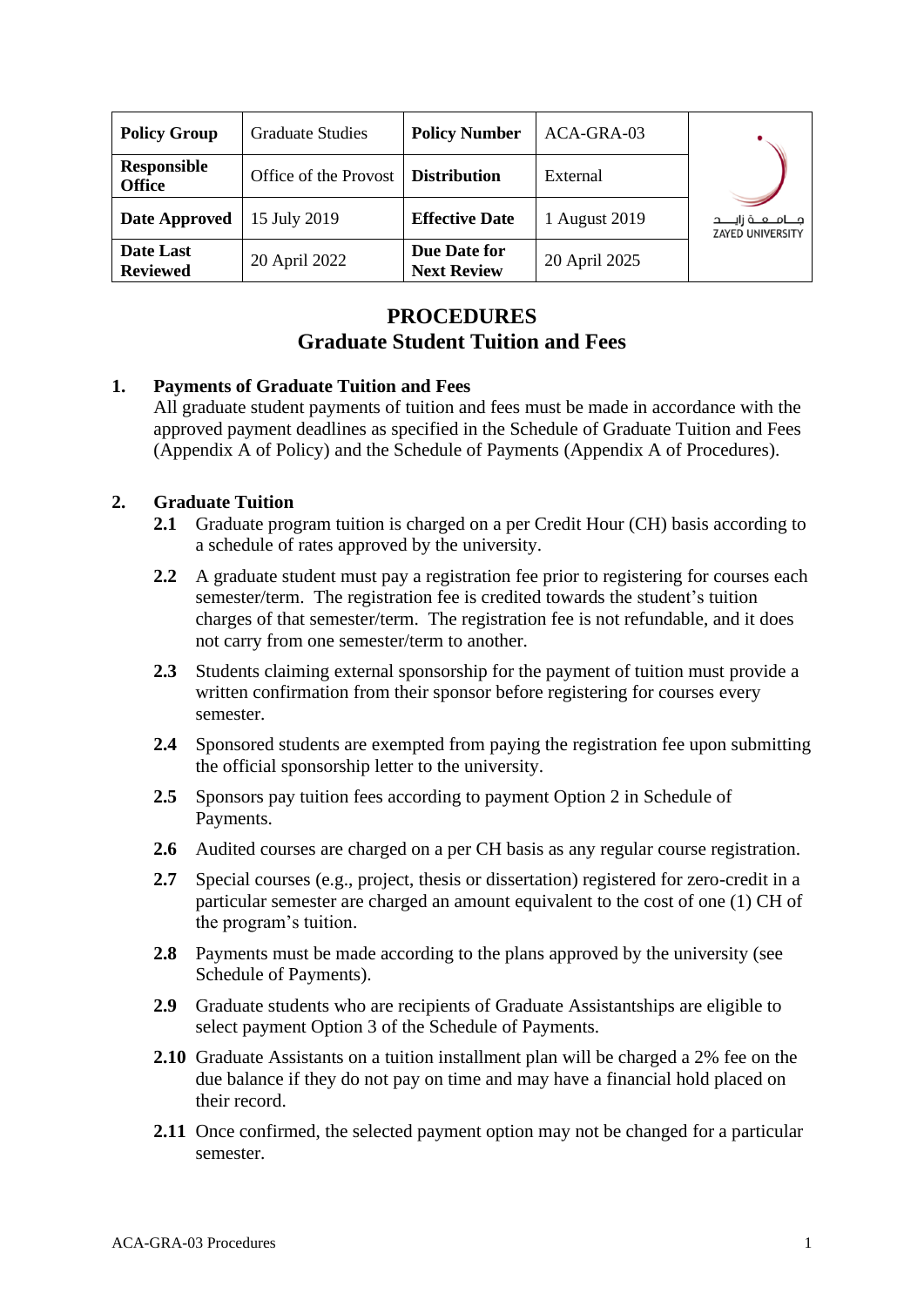- **2.12** Graduate students may view their fee balances and pay outstanding fees by logging into their Blackboard accounts at [http://learn.zu.ac.ae.](http://learn.zu.ac.ae/)
- **2.13** It is the students' responsibility to attain information and know of all financial charges associated with their accounts at the university and to ensure timely settlement of all charges.
- **2.14** Students who do not meet their financial obligations according to the applicable timeline may have their course registration for the semester cancelled automatically. A non-refundable fee (see Schedule of Graduate Tuition and Fees) will be charged to reinstate a course registration within seven (7) calendar days of its cancellation upon request. No reinstatement of registration is allowed after the 7-day period.

# **3. Other Graduate Service Fees**

Other Graduate Services fees are charged according to the Schedule of Graduate Tuition and Fees, which include:

- a) admission application,
- b) deferred admission,
- c) course registration,
- d) course registration reinstatement,
- e) challenge exam,
- f) official academic transcript, and
- g) official diploma replacement.

# **4. Graduate Tuition, Fees Adjustments and Refund**

- **4.1** All changes made to a student's registration during the Add/Drop period every semester will be automatically reflected in the final tuition charges in the student's account by the first payment deadline.
- **4.2** A student who withdraws from a course during the Add/Drop period is not charged for the course.
- **4.3** Withdrawing from a course after the Add/Drop period will not result in any refund of tuition charges.
- **4.4** A schedule of the registration and Add/Drop periods and all relevant deadlines will be published on the website of the Graduate Studies Deanship before each semester.
- **4.5** All Other Graduate Service Fees, listed in the Schedule of Graduate Tuition and Fees, are non-refundable.

### **5. Revision History**

| <b>Date</b>   | <b>Revision</b>                                                  |  |
|---------------|------------------------------------------------------------------|--|
| 20 April 2022 | Approved by the Provost.                                         |  |
| 11 April 2022 | Reviewed with no substantive changes required.                   |  |
| 15 July 2019  | New Procedures approved by the Vice-President (VPD#106 of 2019). |  |

### **Attachment**

• Appendix A: Schedule of Payments